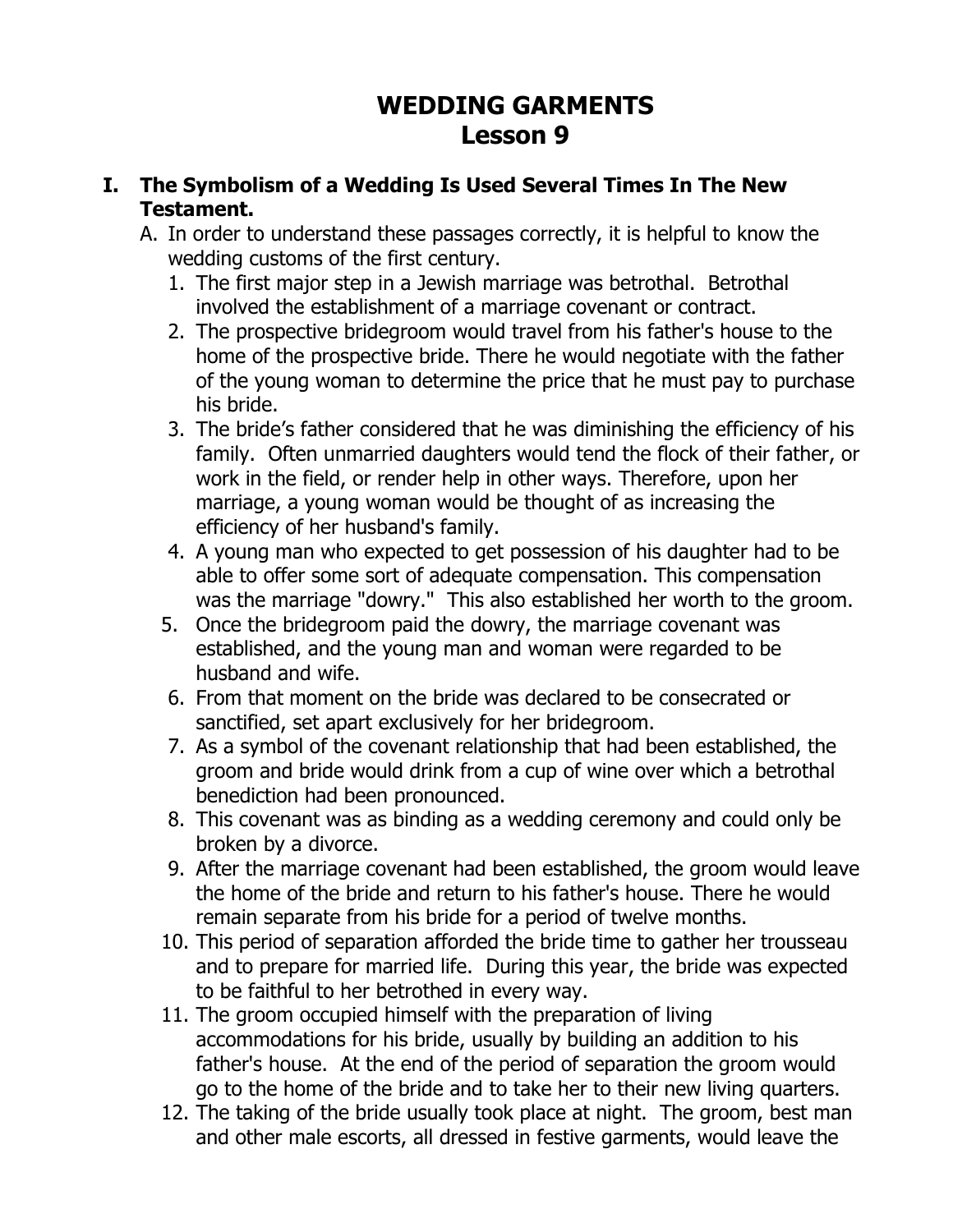groom's father's house and conduct a torch light procession to the home of the bride.

- 13. The bride and her female attendants, also dressed in festive garments, waited at the home of the bride's father for the groom to come to escort them to the feast. Although the bride was expecting her groom to come for her, she did not know the exact time of his coming.
- 14. The groom made it a game to try to surprise the bride. The groom's arrival would be preceded by a shout which forewarned the bride to be prepared for the immediate coming of the groom.
- 15. The groom received his bride together with her female attendants and the enlarged wedding party would walk from the bride's home to the groom's father's house.
- 16. All who were with the wedding party were admitted to the feast. The guests were already present and they too were provided with festive garments for the celebration.
- 17. Once the wedding party entered, the doors were locked and no one else would be permitted entrance.
- 18. The members of the wedding party would escort the bride and groom to the bridal chamber which the groom had previously prepared.
- 19. Prior to entering the chamber the bride remained veiled so that no one could see her face until she came out of the chamber to take her place as a wife.
- 20. The wedding feast would be available to all who were "invited" and it continued for the next seven days.
- B. We will keep these customs in mind as we consider some of the passages that compare weddings to spiritual lessons.

## **II. The Term "Wedding Garment" Is Only Used Once Among All Of The Passages That Speak Of A Wedding In Any Way -- Matthew 22:1-14**

A. In this passage Jesus tells a parable of a "Wedding Feast":

"<sup>1</sup> And Jesus answered and spoke to them again by parables and said: <sup>2</sup> "The kingdom of heaven is like a certain king who arranged a marriage for his son, 3 and sent out his servants to call those who were invited to the wedding; and they were not willing to come. <sup>4</sup> Again, he sent out <u>other servants</u>, saying, 'Tell those who are invited, "See, I have prepared my dinner; my oxen and fatted cattle are killed, and all things are ready. Come to the wedding."<sup>"5</sup> But they made light of it and went their ways, one to his own farm, another to his business. <sup>6</sup> And <u>the rest seized his servants, treated them spitefully, and</u> killed them. <sup>7</sup> But when <u>the king heard about it, he was furious</u>. And <u>he sent</u> out his armies, destroyed those murderers, and <u>burned up their city</u>. <sup>8</sup> Then he said to his servants, 'The wedding is ready, but those who were invited were not worthy. <sup>9</sup> Therefore go into the highways, and <u>as many as you find</u>, invite to the wedding.' <sup>10</sup> So those servants went out into the highways and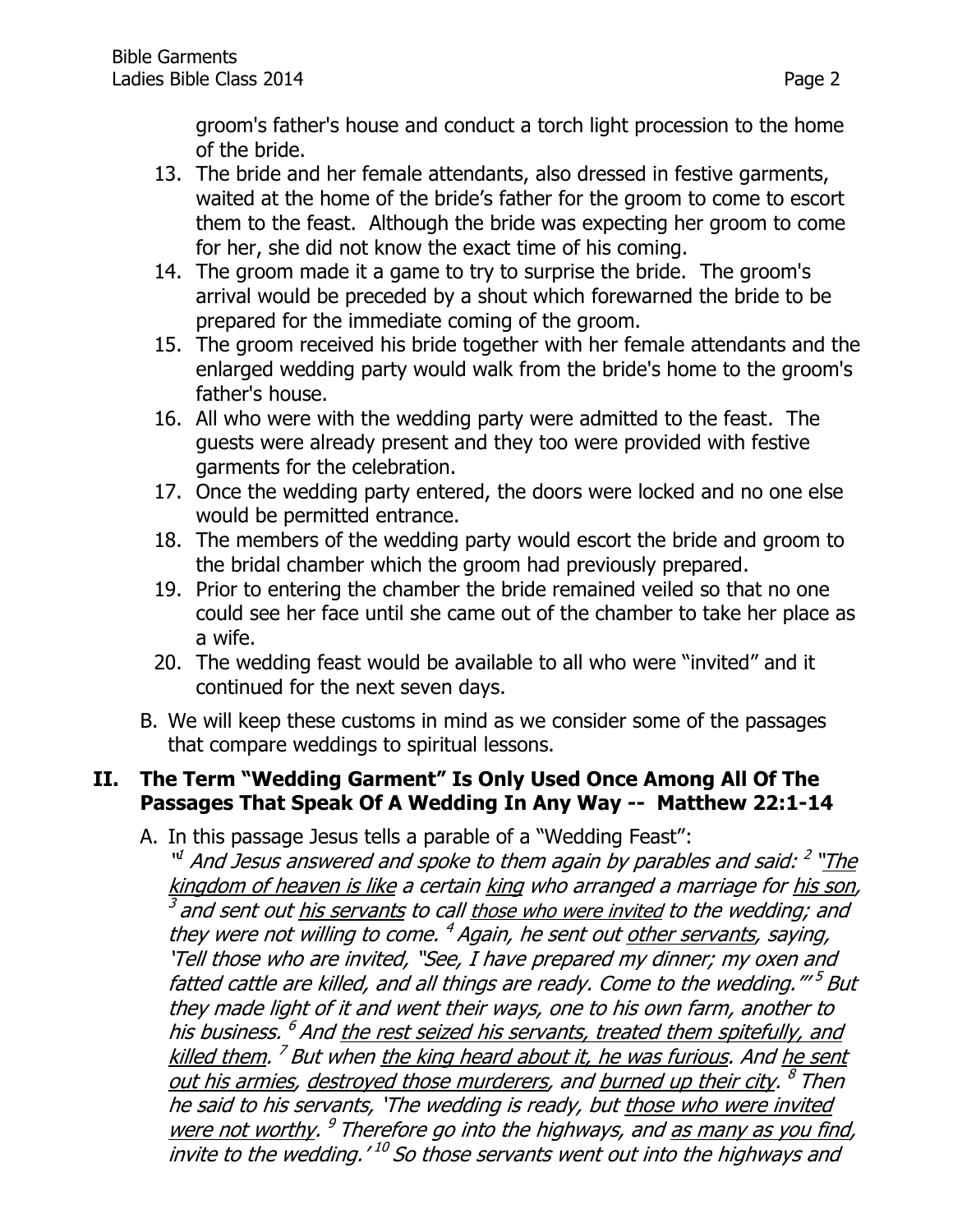gathered together all whom they found, both bad and good. And the wedding hall was filled with guests. <sup>11</sup> "But when the king came in to see the guests, he <u>saw a man there who did not have on a wedding garment</u>. <sup>12</sup> So he said to him, 'Friend, **how did you come in here without a wedding**  garment<sup>?'</sup> And he was speechless. <sup>13</sup> Then the king said to the servants, 'Bind him hand and foot, take him away, and cast him into outer darkness; there will be weeping and gnashing of teeth.' <sup>14</sup> "For many are called, but few are chosen."

- B. This parable begins, "The kingdom of Heaven is like...". In fact, almost all of the parables Jesus told began the same way.
	- 1. It is important for us to understand what Jesus means when he refers to the "kingdom of heaven".
	- 2. The kingdom is only finally identified after the death of Jesus when the church was established on the Day of Pentecost following the crucifixion of Jesus. There is scriptural evidence to show that the "kingdom" and the "church" are the same thing.
		- a. **Matthew 3:2** John the Baptizer came preaching "the kingdom of heaven is at hand." By this we know that the kingdom had not arrived at that time.
		- b. **Matthew 4:17** Jesus preached that "the kingdom of heaven is at hand". The kingdom was still not established at that point.
		- c. In **Matthew 6**, Jesus was teaching his disciples to pray. In his model prayer he said" "Your kingdom come, Your will be done on earth as it is in Heaven." Jesus taught them to pray for the "kingdom" to come.
		- d. Jesus said in **[Matthew 16:28](http://www.biblegateway.com/passage/?search=Matthew+16:28&version=NKJV)** "Assuredly, I say to you, there are some standing here who shall not taste death till they see the Son of Man coming in His kingdom." Jesus confirmed that the kingdom would come before most of the people he was speaking to died. This narrows down the amount of time before the kingdom would come.
		- e. **Luke 22:16-18** When Jesus instituted the Lord's Supper on the night before His crucifixion, he said that he would not eat the bread nor drink the fruit of the vine "until the kingdom of God comes". This indicates that it will be very, very soon.
		- f. Jesus said to Nicodemus in **John 3:5** " Jesus answered, "Most assuredly, I say to you, unless one is born of **water** and **the Spirit**, he cannot enter the kingdom of God. <sup>6</sup> That which is born of the flesh is flesh, and that which is born of the Spirit is spirit"
		- g. **Acts 2:38** " Then Peter said to them, "Repent, and let every one of you be baptized in the name of Jesus Christ for the remission of sins; and you shall receive the gift of the Holy Spirit."  $=$  water and Spirit.
		- h. **Acts 8:12** "But when they believed Philip as he preached the things concerning the kingdom of God and the name of Jesus Christ, both men and women were baptized." This is the same baptism that Jesus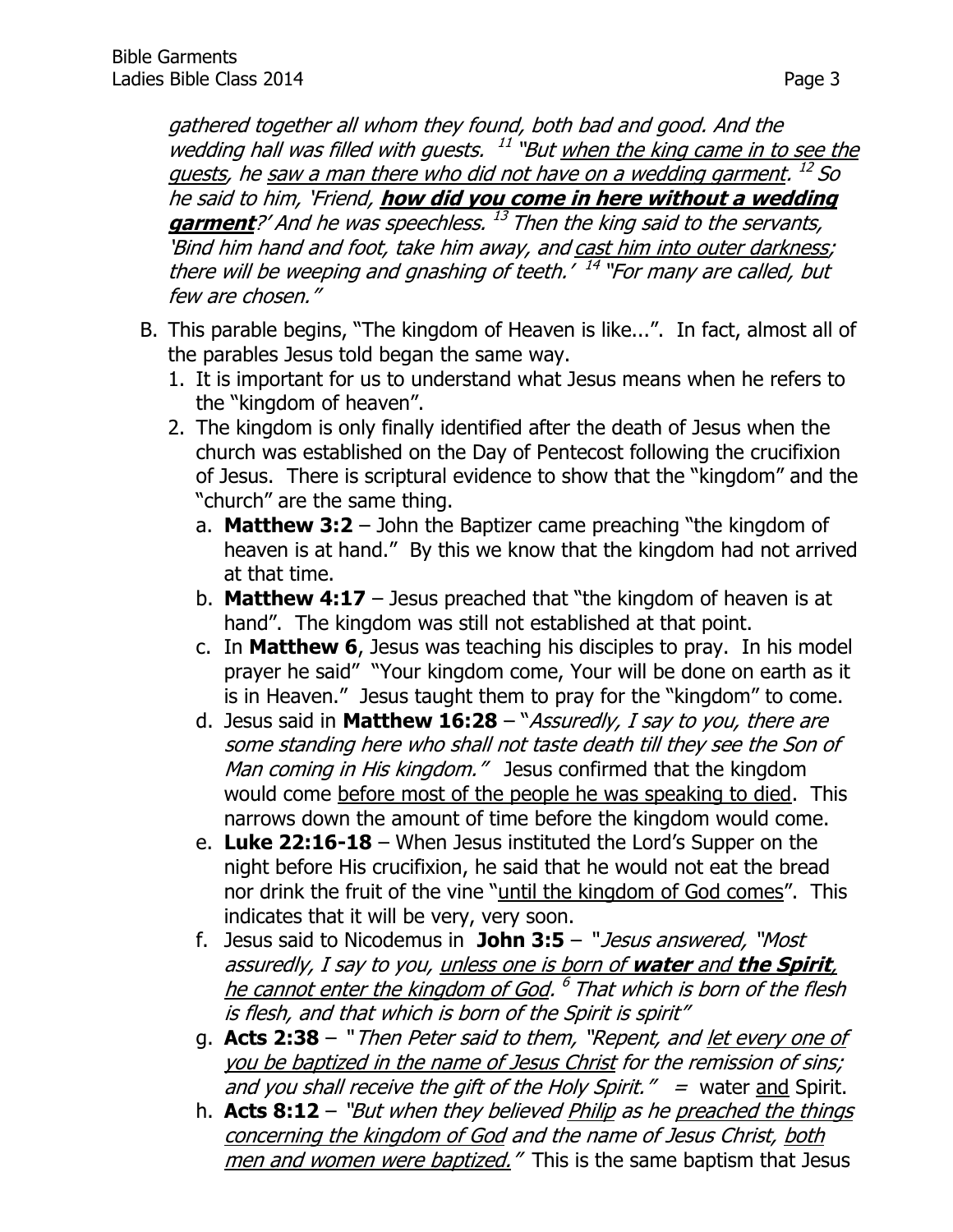spoke about to Nicodemus in John 3:5 and that Peter spoke to the multitude about in Acts 2:38. This adds you to the Lord's church, which is the Kingdom of God.

- i. **Acts 2:47b** "And the Lord added to the church daily those who were being saved." Saved  $=$  in the kingdom
- 3. After teaching the "Parable of the Soil", the disciples asked Jesus about the meaning of the parable. Jesus said: **Mark 4:11** –  $^{\mathsf{u2}}$  *And He said to* them, "To you it has been given to know **the mystery** of the kingdom of God; but to those who are outside, all things come in parables." Then Jesus went on to explain the parable about how different people behave when they receive the word of God (the gospel message).
	- a. **Ephesians 3:1-7** "For this reason I, Paul, the prisoner of Christ Jesus for you Gentiles— <sup>2</sup> if indeed you have heard of the dispensation of the grace of God which was given to me for you, <sup>3</sup> how that <u>by</u> revelation He made known to me **the mystery** (as I have briefly written already, <sup>4</sup> by which, when you read, you may understand my knowledge in the mystery of Christ), <sup>5</sup> which in other ages was not made known to the sons of men, as it has now been revealed by the Spirit to His holy apostles and prophets: 6 **that the Gentiles should be fellow heirs, of the same body, and partakers of His promise in Christ through the gospel**, 7 of which I became a minister according to the gift of the grace of God given to me by the effective working of His power."
	- b. This "mystery" of including the Gentiles in the kingdom of God was the biggest stumbling block for the Jews, who considered the Gentiles not worthy of God's love or acceptance.
- C. Many of the Jews expected the kingdom to be an earthly kingdom. The Jews thought the Messiah would restore Israel to her former greatness as an independent country with the Messiah as her king.
	- 1. Even the disciples who had followed Jesus for three years thought the kingdom would be restored to Israel.
	- 2. After Jesus was resurrected, He spent 40 days with the apostles. Acts 1:3 "speaking of the things pertaining to the kingdom of God."
	- 3. At that time they asked Jesus, **Acts 1:6** "Lord, will You at this time restore the kingdom to Israel?"
	- 4. Jesus then sent them to wait in Jerusalem until they received "power" from the Holy Spirit, which occurred on the Day of Pentecost.
- D. With our understanding that the "kingdom" and the "church" are the same thing, let's look at the meaning of this Parable of the Wedding Feast.
	- 1. The King in the Parable represents God who is preparing a wedding feast for His son.
	- 2. The son of the King represents Jesus (the Lamb of God)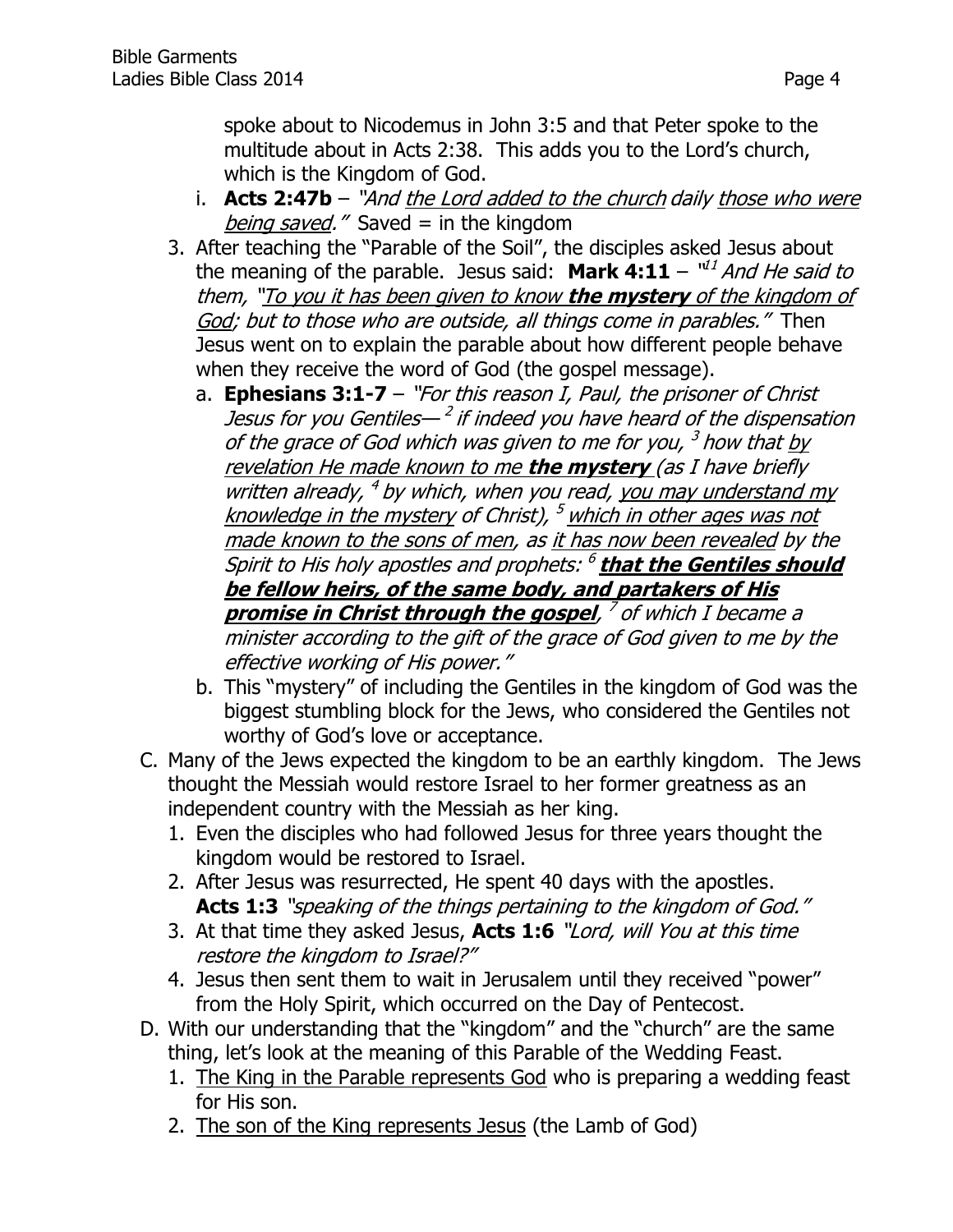**Revelation 19:6-9** – "<sup>6</sup> And I heard, as it were, the voice of a great multitude, as the sound of many waters and as the sound of mighty thunderings, saying, "Alleluia! For the Lord God Omnipotent reigns!<sup>7</sup> Let us be glad and rejoice and give Him glory, for the marriage of the Lamb has come, and <u>His wife has made herself ready</u>."<sup>8</sup> And to her it was granted to be arrayed in fine linen, clean and bright, for **the fine linen is the righteous acts of the saints**. 9 Then he said to me, "Write: 'Blessed are those who are called to the marriage supper of the Lamb!'"

- 3. The bride represents the church or kingdom of God.
- 4. The first group of servants sent out to invite people to the wedding feast represent the Prophets who were sent out to call the children of Israel to obedience to God.
- 5. Those who were invited represents the nation of Israel who often ignored the Prophets who called them back to obedience to God.
- 6. The second set of servants were sent out to tell those invited that the feast was already prepared, and they should come right away. These servants also represent the Prophets that continued through the centuries to carry the word of God to the Children of God. Some of those invited simply ignored the invitation, but others actually attacked the servants and abused them and killed many of them.
- 7. The King's reaction to the murder of his servants was severe. He sent out his army and destroyed them and burned their cities. This represents God's reaction to centuries of disobedience and idolatry among Israel and Judah. God finally allowed their enemies to conquer their people and make them slaves. They also destroyed their cities – including Jerusalem.
- 8. The King determined that the ones who were first invited were no longer worthy of the honor of attending the Wedding Feast, so he sent out his servants to invite anyone they found on the highways and invited both good and bad people. Then the hall was filled with guests. These people represent the Gentiles who became equally eligible for salvation when the church (kingdom) was established. For the first time, the Gentiles were also "invited" to become children of God.
- 9. The man who was not clothed in "wedding garments" was not eligible to partake of the Wedding Feast. He apparently had slipped in unnoticed with the wedding party when they entered the hall, but he was easy to spot because he had not been given the proper wedding garment. He represents those who think they can slip into the kingdom (heaven) by their own good works or perhaps they are hypocrites that masquerade as Christians, but inwardly they are unrighteous.
- 10. When the master of the feast asked how he got into the Wedding Feast, verse 12 said that he was "speechless". Many will likely be speechless on the day of judgment.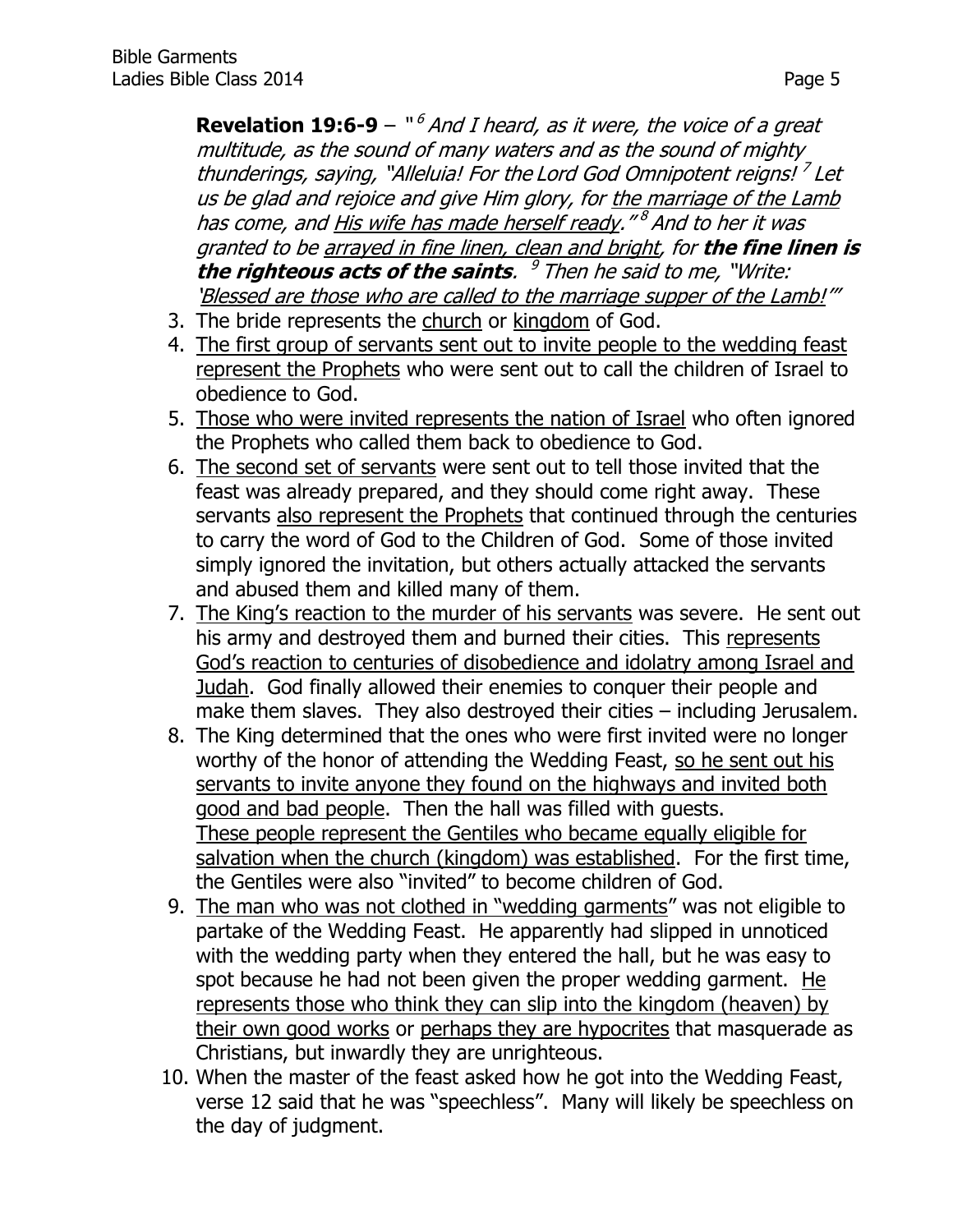- 11. **Revelation 19:8** tells us that the garment of the bride was "...fine linen, clean and bright" which is the "righteous acts of the saints." This garment will be orn by all who will enter the kingdom of God (heaven) when the judgment occurs.
- 12. The final verse of the parable states, "Many are called, but few are chosen." In fact, all of mankind is "invited" to become a Christian, but few will accept that invitation by obeying the gospel message by repenting, confessing that Jesus is the Son of God and being baptized into Christ for the forgiveness of their sins. It is a sad, sad fact and it is our job to inform as many as we can of the opportunity that is being offered to them.

#### **III. The Parable Of The Wise And Foolish Virgins Also Compares The Judgment To A Wedding.**

- A. **Matthew 25:1-13** "<sup>1</sup>Then the kingdom of heaven shall be likened to ten virgins who took their lamps and went out to meet the bridegroom. <sup>2</sup> Now five of them were wise, and five were foolish.<sup>3</sup> Those who were foolish took their lamps and took no oil with them, <sup>4</sup> but the wise took oil in their vessels with their lamps. <sup>5</sup> But while the bridegroom was delayed, they all slumbered and slept. <sup>6</sup> "And at midnight <u>a cry was heard</u>: 'Behold, the bridegroom is coming; go out to meet him!'<sup>7</sup> Then all those virgins arose and trimmed their lamps.  $\beta$  And the foolish said to the wise, 'Give us some of your oil, for our lamps are going out.'<sup>9</sup> But the wise answered, saying, 'No, lest there should not be enough for us and you; but go rather to those who sell, and buy for yourselves.'  $10$  And while they went to buy, the bridegroom came, and those who were ready went in with him to the wedding; and the door was shut. <sup>11</sup> "Afterward the other virgins came also, saying, 'Lord, Lord, open to us!' <sup>12</sup> But he answered and said, `Assuredly, I say to you, I do not know you.' <sup>13</sup> "<u>Watch therefore, for you</u> know neither the day nor the hour in which the Son of Man is coming."
- B. The analysis of this parable also becomes clearer when we consider the wedding customs of the times. However, there are some additional customs related to this portion of the wedding festivities.
	- 1. This parable begins on the day that the groom is scheduled to take his bride to their new home, which he has built as an addition to his father's house. This represents the Day of Judgment.
	- 2. The bride is gathered with ten of her maiden friends. The bride is bathed and dressed in a clean, white, linen garment that represents her purity. She represents the church
	- 3. The bride does not know when the groom will appear. It is a game that is played, where the groom tries to surprise the bride. No one knows when Jesus will return to receive his bride (the church).
	- 4. When the groom is on his way, a shout is given near the bride's home to alert her that he is coming very soon. The bride and her attendants must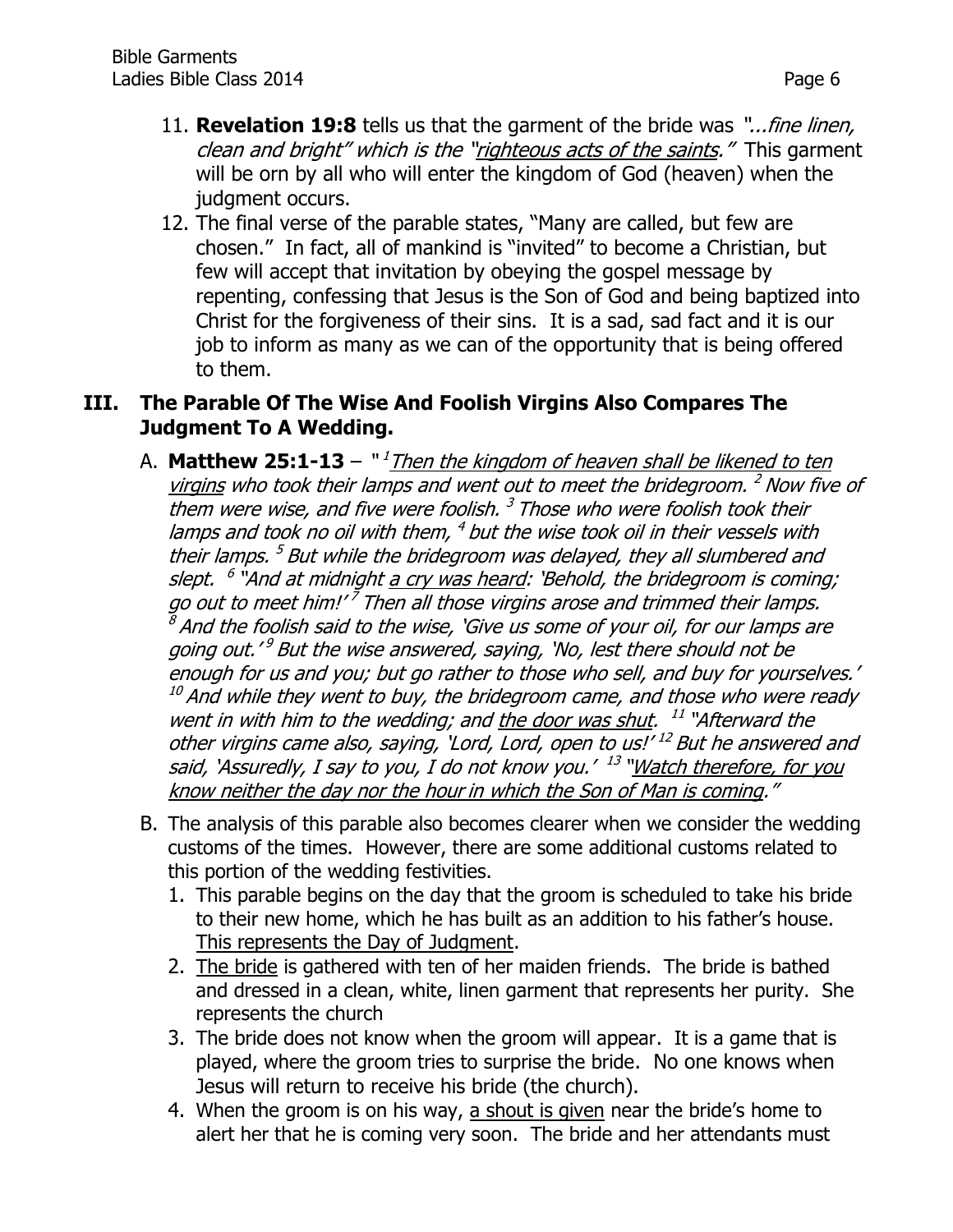be ready to go. The bride and her attendants represent the Church. Jesus will also appear with a shout on the Day of Judgment.

**[1Thessalonians 4:16](http://www.biblegateway.com/passage/?search=1%20Thessalonians+4:16&version=NKJV)** – "For the Lord Himself will descend from heaven with a shout, with the voice of an archangel, and with the trumpet of God."

- 5. Everyone in the wedding processional was required to carry a lamp because the streets were so dark at night. No one could join the wedding processional without a lamp.
- 6. Five of the maidens failed to bring extra oil for their lamps, even though they were aware that it could take a long time for the groom to arrive. They represent those who will be "unprepared" or in a lost condition when the Day of Judgment occurs – but by then it will be too late to change.
- 7. They wanted to borrow oil from the five wise ones, but the five wise ones knew that they had to have a working lamp to be included in the processional and they were unwilling to risk being left out of the wedding party. The Christians who are prepared when the Day of Judgment arrives will NOT be able to help anyone who is unprepared on that day.
- 8. By the time the foolish maidens went to buy oil and returned, the door of the wedding feast had been locked and no one else was allowed to enter. It will be the same with those souls who are unprepared on the Day of Judgment – it will simply be too late to be allowed in to the kingdom.
- 9. This parable simply emphasizes the importance of living the Christian life to the best of our ability every single day of our lives. We still do not know when Jesus will come again to take us to Heaven; neither do we know when our life on this earth will end. In both cases, we MUST be prepared hear, "Come, you blessed of My Father, inherit the kingdom prepared for you from the foundation of the world." **Matthew 25:33**

## **IV. One Final Passage That Gives Us Great Comfort Is Based Upon The Marriage Customs Of The First Century.**

- A. **John 14:1-3** "Let not your heart be troubled; you believe in God, believe also in Me. <sup>2</sup> In My Father's house are many mansions; if it were not so, I would have told you. I go to prepare a place for you.  $3$  And if I go and prepare a place for you, I will come again and receive you to Myself; that where I am, there you may be also."
- B. Most people who read this passage do not associate it with any links to the marriage customs of the first century. However, it is a very interesting comparison.
	- 1. Remember in the marriage customs, it all begins when the groom leaves his father's house to go to the bride's house to determine the price to be paid for the bride.
	- 2. The family of the bride considered that in losing a daughter, they were diminishing efficiency in their home because she often was the shepherd to their sheet, or worked in their fields or contributed in other valuable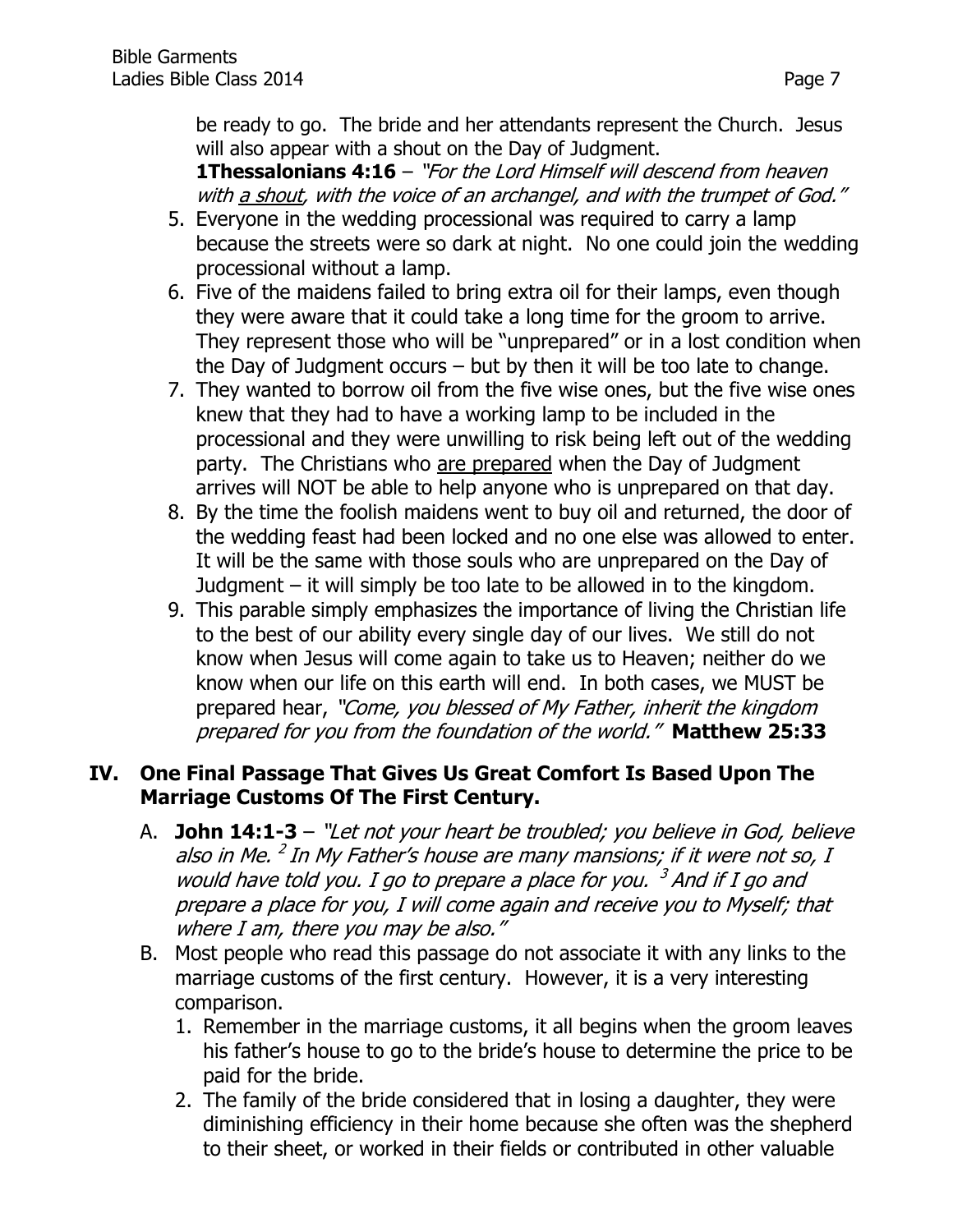ways to the benefit of the family. On the other hand, the groom would be increasing efficiency of his home by acquiring a bride. Therefore, the price indicated her value to the groom.

- 3. The groom represents Jesus, and He left His father's house in Heaven to come to earth to establish a "covenant" with his bride (the church).
- 4. On the same night in which Jesus made His promise in **John 14** He instituted communion. As He passed the fruit of the vine to His disciples, He said: "This cup is the new covenant in my blood" (**1 Cor. 11:25**). This was His way of saying that He would establish a new covenant through the shedding of His blood on the cross. This parallels the custom of the Jewish groom paying a price to purchase his bride. Jesus paid a price to purchase His bride, the Church, which was His own life's blood.
- 5. It was because of this purchase price that Paul wrote the following to members of the Church:
	- $\cdot$  **1 Corinthians 6:19-20**  $\cdot$  <sup>19</sup> Or do you not know that your body is the temple of the Holy Spirit who is in you, whom you have from God, and <u>you are not your own? 20 For you were bought at a price</u>; therefore glorify God in your body and in your spirit, which are God's.."
	- Paul also said to the elders in Ephesus: **[Acts 20:28](http://www.biblegateway.com/passage/?search=Acts+20:28&version=NKJV)** "Therefore take heed to yourselves and to all the flock, among which the Holy Spirit has made you overseers, to shepherd the church of God which He purchased with His own blood."
- 6. Once the marriage covenant was established the groom left the bride and went back to his father's house to build accommodations for his bride in his father's house. This period of separation lasted 12 months. Once the covenant was sealed between Jesus and his bride (the church) and the purchase price was paid by the crucifixion of Jesus, He went back to His father's house in Heaven to prepare a place for his bride to live at the end of the period of separation.
- 7. The groom promised to return to receive his bride and take her to live in their newly created home. Jesus has promised that he will return to retrieve his bride and take her to her new home in Heaven.
- 8. Just as the Jewish bride did not know the exact time the groom would come for her, the Church does not know the exact time Christ will come for her.
- 9. The taking of the Jewish bride was accomplished by a procession of the groom and male escorts from the groom's father's house to the home of the bride which was preceded by a shout to notify the bride that he would be there very soon. So also the taking of the Church will be accomplished by a procession of Christ and an angelic escort from His Father's house in heaven to the home of the Church (Earth) which will be preceded by a shout.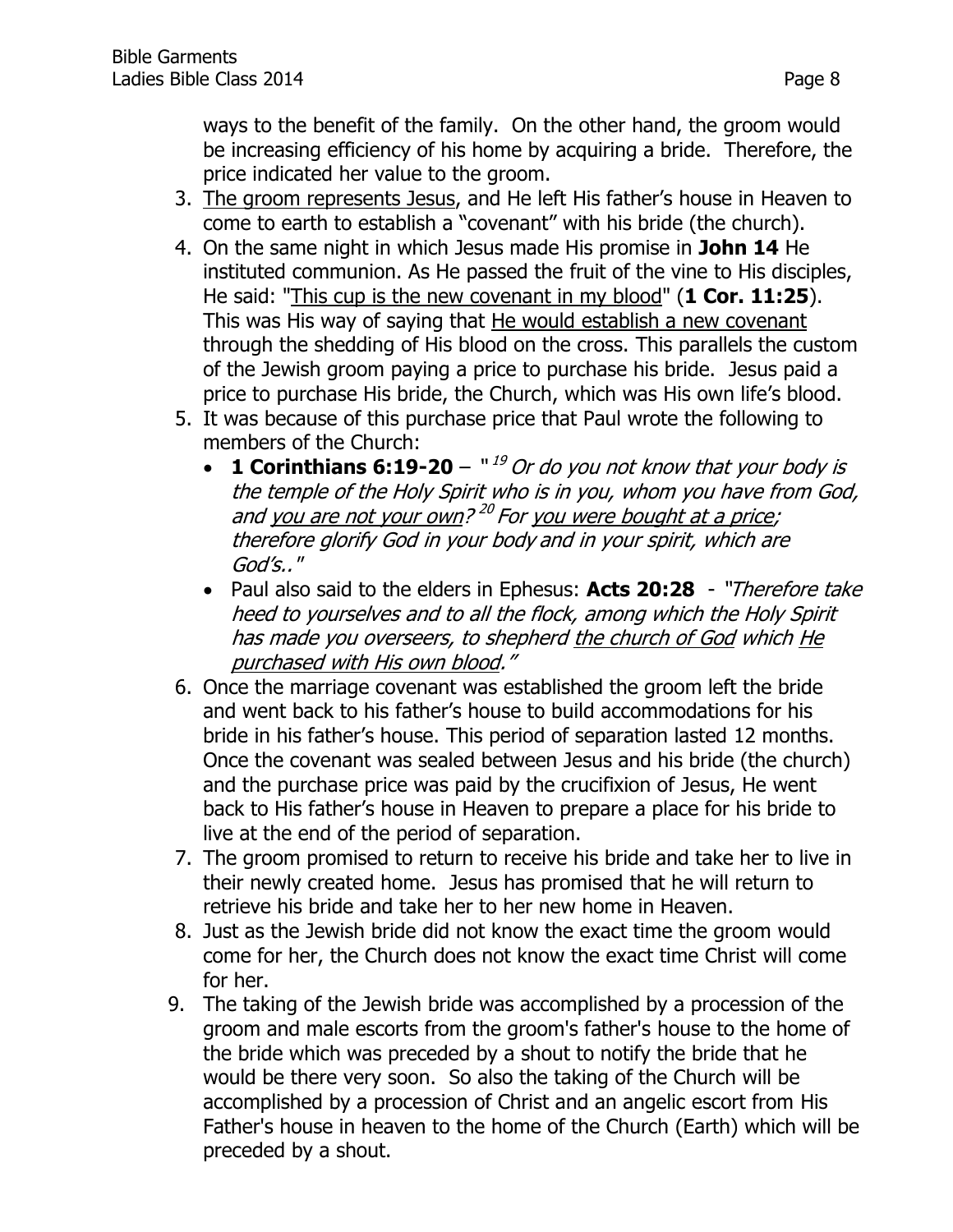**1 Thessalonians 4:16** – " For the Lord Himself will descend from heaven with a shout, with the voice of an archangel, and with the trumpet of God. And the dead in Christ will rise first."

- 10. Just as the Jewish bride leaves her home and goes with the groom to his father's house, the Church will be caught up in the air to meet Christ and go to His Father's house in heaven where her new home has been prepared. **1 Thessalonians 4:17** – "Then we who are alive and remain shall be caught up together with them in the clouds to meet the Lord in the air. And thus we shall always be with the Lord."
- 11. In the same manner as the Jewish wedding party found wedding guests assembled in the groom's father's house when they arrived, there is speculation that Christ and the Church will find the souls of Old Testament saints assembled in heaven when they arrive. These souls will serve as the wedding guests.
- 12. According to the account of Lazarus and the poor beggar in **Luke 16**, the beggar died and was carried by angels to the bosom of Abraham. Lazarus was taken to "torment in Hades", but he could see Abraham far off and Lazarus was being comforted by Abraham. So, the rich man could recognize Abraham, even though he lived thousands of years before the rich man.
- C. One possible circumstance of the marriage customs of the first century that we have not considered so far is this: During the year of separation, while the groom is building the new home for his bride, the bride could commit adultery by giving herself to another man.
	- 1. In like manner it is possible for believers today to commit spiritual adultery against Christ before He returns to take His Church home to Heaven.
	- 2. Paul expressed concern over this possibility when he wrote the following to Christians: 2 **Corinthians 11:2-3** <sup>"e For</sup> I am jealous for you with godly jealousy. For I have betrothed you to one husband, that I may present you as a chaste virgin to Christ. <sup>3</sup> But <u>I fear</u>, lest somehow, as the serpent deceived Eve by his craftiness, so your minds may be corrupted from the simplicity that is in Christ. <sup>4</sup> For if he who comes preaches another Jesus whom we have not preached, or if you receive a different spirit which you have not received, or a different gospel which you have not accepted—you may well put up with it!"
	- 3. James expressed the same concern when he rebuked Christians in: **James 4:4-5** – "<sup>4</sup> Adulterers and adulteresses! Do you not know that friendship with the world is enmity with God? Whoever therefore wants to be a friend of the world makes himself an enemy of God. <sup>5</sup> Or do you think that the Scripture says in vain, "The Spirit who dwells in us yearns jealously"?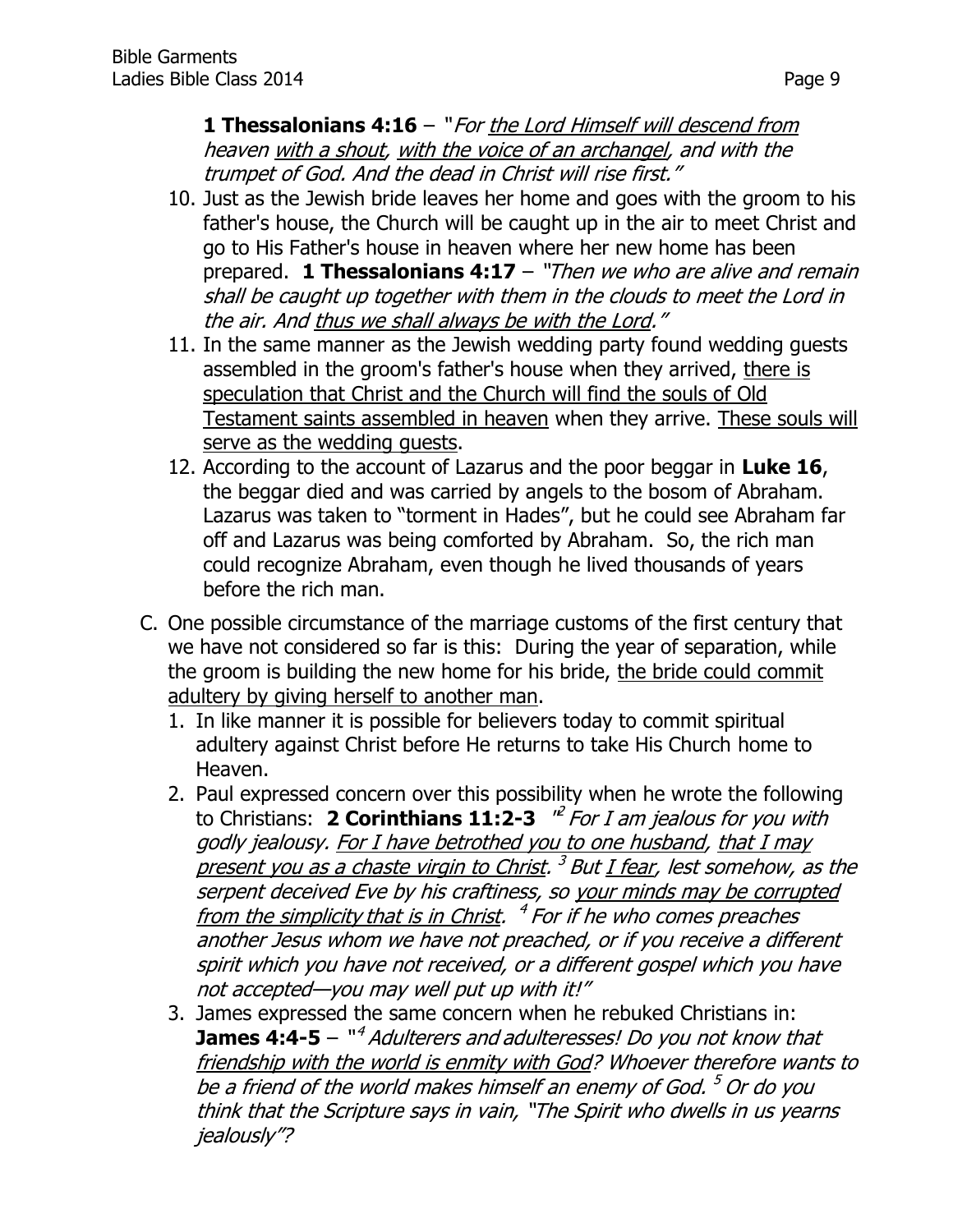- 4. The context of James' statement indicates that spiritual adultery is committed when a believer becomes more devoted to the godless world system and the things that please it than he is to Jesus Christ and the things that please Him**.**
- 5. Those who teach "once-saved-always-saved" are in effect proclaiming that a Christian can be "spiritually adulterous" by partaking in all of the evil that society offers and STILL be acceptable to God on Judgment Day.
- 6. Wedding vows usually contain the statement "until death do we part". We become "betrothed" to Jesus when we are baptized into Christ. We are committing ourselves to be "faithful to Christ until we die" at that time. It is ridiculous to think that Jesus Christ won't mind if we are "unfaithful" to him while we are waiting for him to return to take us to Heaven.
- 7. There are also those who think that you really don't have to attend church services to be a Christian. They may have forgotten that the church is the "bride of Christ". He is preparing a place for her to live with Him forever in Heaven. How could you NOT love the church and want to assemble with other Christians when Jesus paid for that with his own precious blood? To forsake meeting with other Christians in worship to God is saying that the sacrifice Jesus made was for His bride is unimportant. **Hebrews 10:24-25** –  $^{124}$  And let us consider one another in order to stir up love and good works, <sup>25</sup> not forsaking the assembling of ourselves together, as is the manner of some, but exhorting one another, and so much the more as you see the Day approaching."
- 8. **James 1:12** "Blessed is the man who endures temptation; for when he has been approved, he will receive the crown of life which the Lord has promised to those who love Him."
- 9. **Revelation 2:10** "Be faithful until death, and I will give you the crown of life."

## **V. In Conclusion, Let's Review Revelation 19:6-9**

- A. <sup>6</sup> And I heard, as it were, the voice of a great multitude, as the sound of many waters and as the sound of mighty thunderings, saying, "Alleluia! For the Lord God Omnipotent reigns!<sup>7</sup> Let us be glad and rejoice and give Him glory, for the marriage of the Lamb has come, and His wife has made herself ready." <sup>8</sup> And to her it was granted to be arrayed in fine linen, clean and <u>bright,</u> for <u>the fine linen is the righteous acts of the saints</u>. <sup>9</sup> Then he said to me, "Write: 'Blessed are those who are called to the marriage supper of the Lamb!'"
- B. Just as the wedding guests had to be clothed in the proper "wedding garment", we will be wearing proper garments at the wedding of the Lamb and His bride (the church).
	- 1. Those garments are the "righteous acts of the saints."